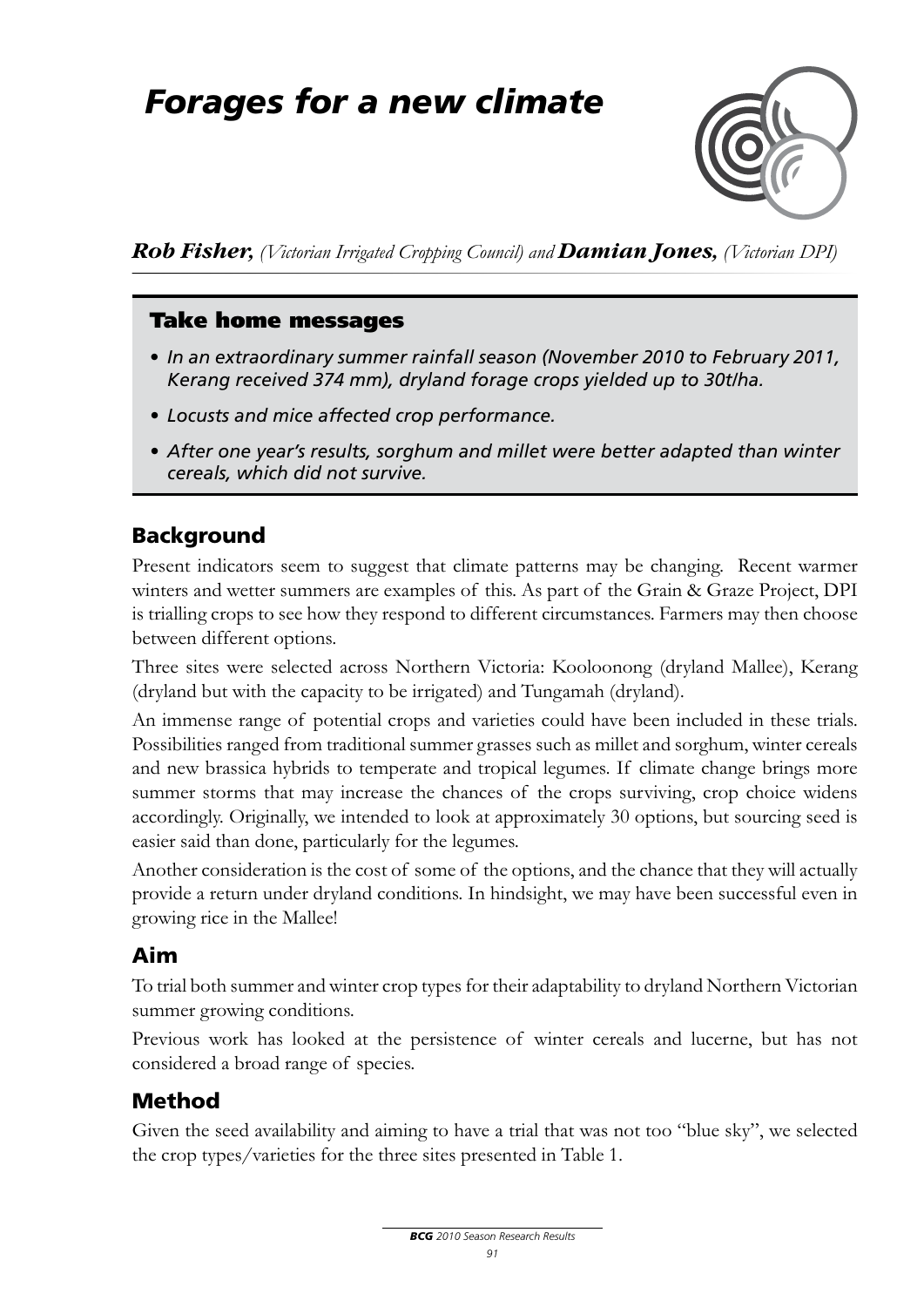| Crop Type             | Variety                                             | <b>Sowing Rate</b><br>(kg/ha) |  |
|-----------------------|-----------------------------------------------------|-------------------------------|--|
|                       | Shirohie (Japanese) Millet                          | 10                            |  |
| Millets               | French Millet (grain millet)                        | 10                            |  |
|                       | Pearl Millet (grazing millet)                       | 10                            |  |
| Sorghums              | Forghum (forage sorghum)                            | 10                            |  |
|                       | Pacer (grain sorghum)                               | 10                            |  |
|                       | Maize                                               | 25                            |  |
| <b>Winter Cereals</b> | Hindmarsh barley                                    | $50 \& 100$                   |  |
|                       | Urambie barley (winter habit)                       | 50                            |  |
|                       | Wedgetail wheat (dual purpose)                      | $50 \& 100$                   |  |
| <b>Brassicas</b>      | Bouncer (Hybrid brassica; turnip x chinese cabbage) | 5                             |  |
|                       | Taurus (Dual purpose winter habit canola)           | $\overline{2}$                |  |
| Legumes               | Soy beans                                           | 50                            |  |
|                       | Mung Beans                                          | 30                            |  |

*Table 1. Crops, varieties and sowing rate of treatments in Summer Forages trial, 2010.*

The trials were sown on November 10 (Kerang), 11 (Tungamah) and 16 (Kooloonong) 2010. Rain fell on November 13 -14 2011 (30mm at Kerang). The plots were sown with 60 DAP kg/ha.

Locusts were sprayed at sowing (chlorpyrifos) and again approximately two weeks later (chlorpyrifos/fipronil mix). Unfortunately, many varieties were still eaten out by the locusts.

It was assumed that moisture at sowing would produce some sort of growth, but that the likelihood of significant follow-up rain was poor. The intention therefore was to harvest the plots immediately prior to plant death. As we all know, rain continued to fall, with the result that access to some of the trials became difficult during January.

For the period November to February, Kerang received 374 mm, Swan Hill 325 mm and Yarrawonga 528 mm.

Dry matter assessments were taken on 17 February 2011, as well as grain samples for the mung beans.

Soil samples were taken following harvest to ascertain N levels and available moisture.

# Results

Final dry matter productions and grain yield of mung beans only, sampled and harvested in February 2011, is presented in Table 2. The data should be regarded with **caution** as there is a high degree of variability in the trial results. However, they can be used to give an indication of what can be grown with sufficient moisture, giving an upper benchmark for potential production. Where the table is blank, poor establishment/locust damage resulted in insufficient plants for an accurate assessment to be made. The millets and sorghum have not yet been harvested for grain.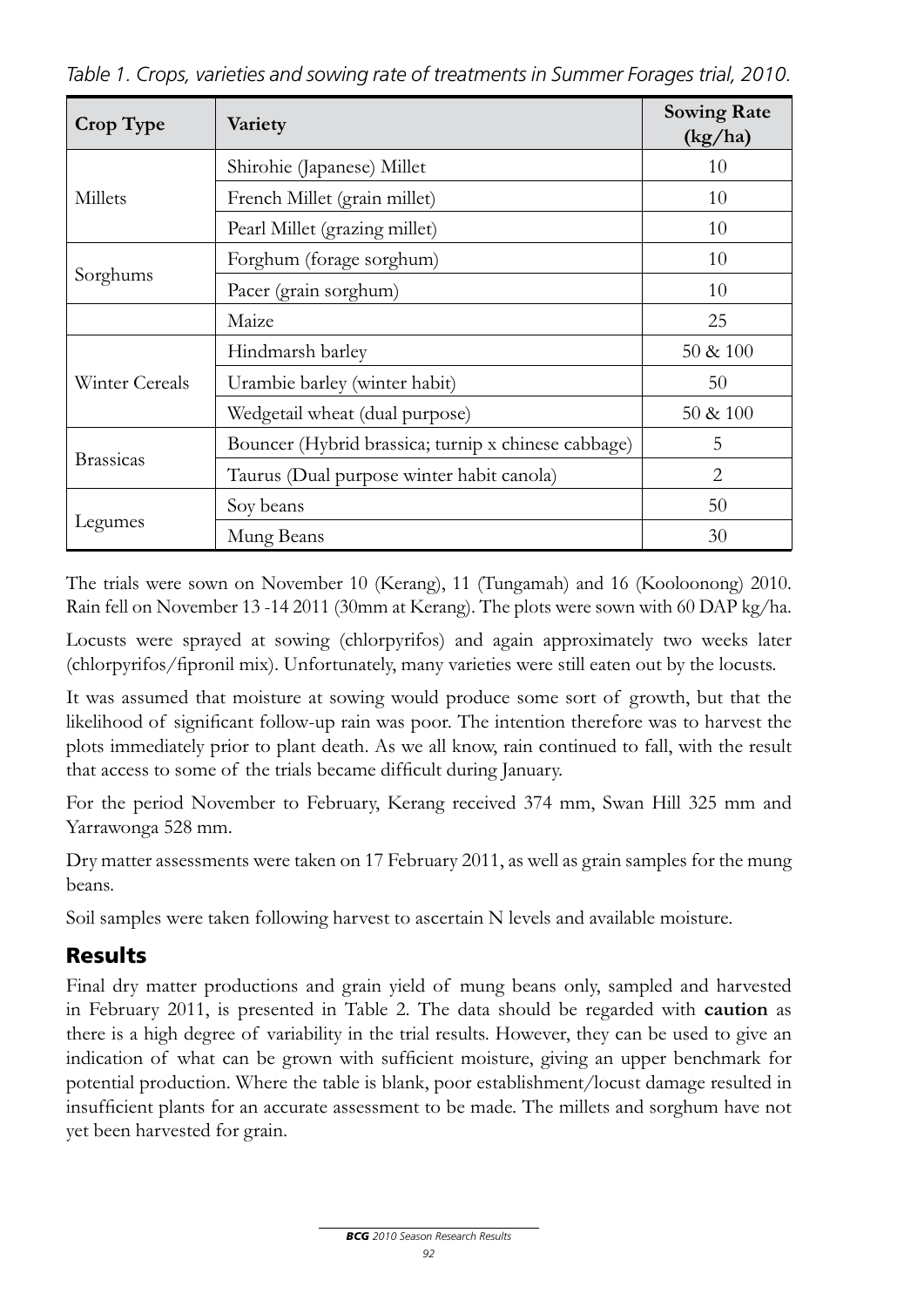*Table 2: Final Dry Matter Performance and Grain Yield (mung beans only) of Crops Sown in November 2010 (t/ha).*

| Crop               | Kooloonong<br>Kerang |           | Tungamah  |  |
|--------------------|----------------------|-----------|-----------|--|
| Shirohie Millet    |                      |           | 5.3       |  |
| Pearl Millet       | 13.3                 |           | 7.1       |  |
| French Millet      | 3.7                  |           |           |  |
| Mung Beans - DM    | 4.0                  | 6.3       | 6.1       |  |
| Mung Beans - Grain |                      | 0.9       | 0.4       |  |
| Forage Sorghum     | 25.8                 | 21.4      | 30.1      |  |
| Pacer Sorghum      | 10.4                 | 13.2      | 10.6      |  |
| Sig. diff.         | P < 0.05             | <b>NS</b> | <b>NS</b> |  |
| LSD $(P<0.05)$     | 12.1                 |           |           |  |
| $CV\%$             | 46.5                 |           |           |  |

Nitrogen and soil moisture levels at harvest in March 2011 are presented in Table 3. Not surprisingly, the soil nitrate levels were quite low under the high yielding crops and soil moistures were close to wilting point under all crops. Although mung beans are a legume, it would not be expected that they would contribute to the soil N until the plants are broken down.

*Table 3: Final Nitrate (kg NO<sub>3</sub>/ha and Soil Moisture (mm) levels at harvest in March 2011.*

|                | Kooloonong      |          | Kerang          |          | Tungamah |          |
|----------------|-----------------|----------|-----------------|----------|----------|----------|
| Crop           | NO <sub>2</sub> | Moisture | NO <sub>2</sub> | Moisture | NO,      | Moisture |
| Pearl Millet   | 23              | 46       |                 |          |          |          |
| French Millet  |                 |          |                 |          | 17       | 76       |
| Mung Beans     | 39              | 49       | 31              | 144      | 8        | 57       |
| Forage Sorghum | 8               | 33       | 15              | 144      | $<$ 8    | 63       |
| Pacer Sorghum  |                 | 54       | 23              | 127      | 8        | 61       |

#### Interpretation

The winter crops failed to establish, most probably due to locust damage, and did not display the vigour of the summer crop types. The crop types that did survive - all summer growing crops - did remarkably well, given that the only nitrogen supplied was as 60 kg/ha DAP.

If you do grow summer forages or crops to utilise summer rainfall, you must take into consideration that soil nitrogen and moisture levels will be lowered, or even depleted, if you intend to sow the same land to a winter crop. In a different season with less summer rainfall, however, crops could have been harvested earlier, allowing more time for new moisture storage and breakdown of legume material preceding sowing in late autumn/early winter.